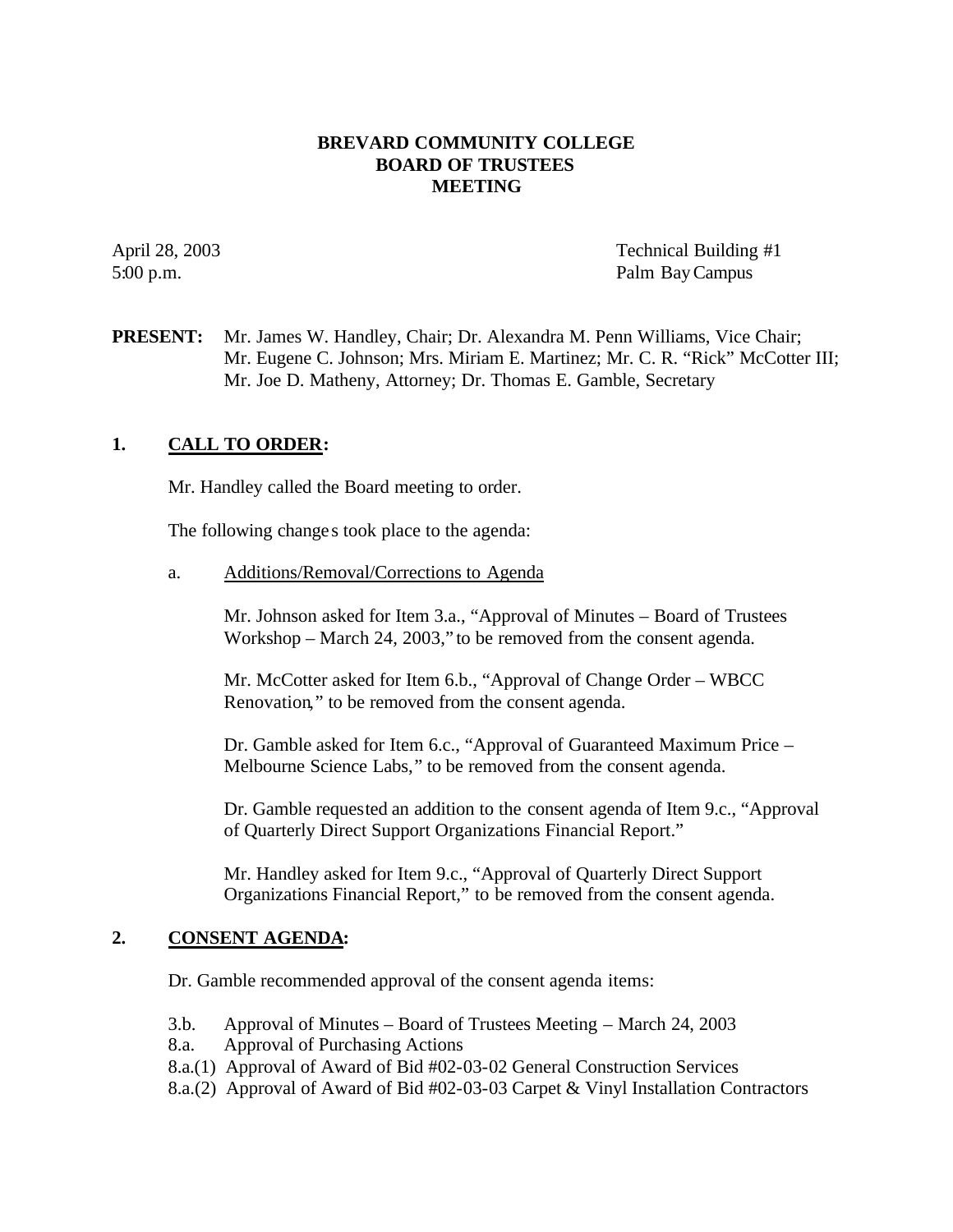Board of Trustees Meeting April 28, 2003 Page  $-2$  –

- 8.a.(3) Approval of Award of Bid #02-03-04 Cabling Installation
- 8.b. Approval of Personnel Actions
- 8.c. Approval of International Travel for Sylvia Pulido
- 8.d. Approval of International Travel for FIPSE Grant
- 9.a. Approval of Monthly Budget Summary Report March 2003
- 9.b. Approval of Budget Amendment #3, 2002-2003

Mr. McCotter moved approval of the consent agenda items. Mr. Johnson seconded the motion. All those voting in favor of the motion – Handley, Johnson, McCotter, and Martinez; opposed – none. Motion unanimously approved.

(Dr. Penn Williams was not available for the motion.)

## **3. APPROVAL OF THE OFFICIAL MINUTES OF PREVIOUS MEETINGS:**

a. Minutes – Board of Trustees Workshop – March 24, 2003

Mr. Johnson reported he would like to strike his name from the minutes as an attendee and would like to be listed as absent, since he did not attend the workshop. Dr. Gamble recommended approval of the March 24, 2003, Board of Trustees Workshop Minutes.

> Mr. McCotter moved approval of the March 24, 2003, Board of Trustees Workshop Minutes as amended. Mrs. Martinez seconded the motion. All those voting in favor of the motion – Handley, Johnson, McCotter, and Martinez; opposed – none. Motion unanimously approved.

(Dr. Penn Williams was not available for the motion.)

b. Minutes – Board of Trustees Meeting – March 24, 2003

Approved – consent agenda.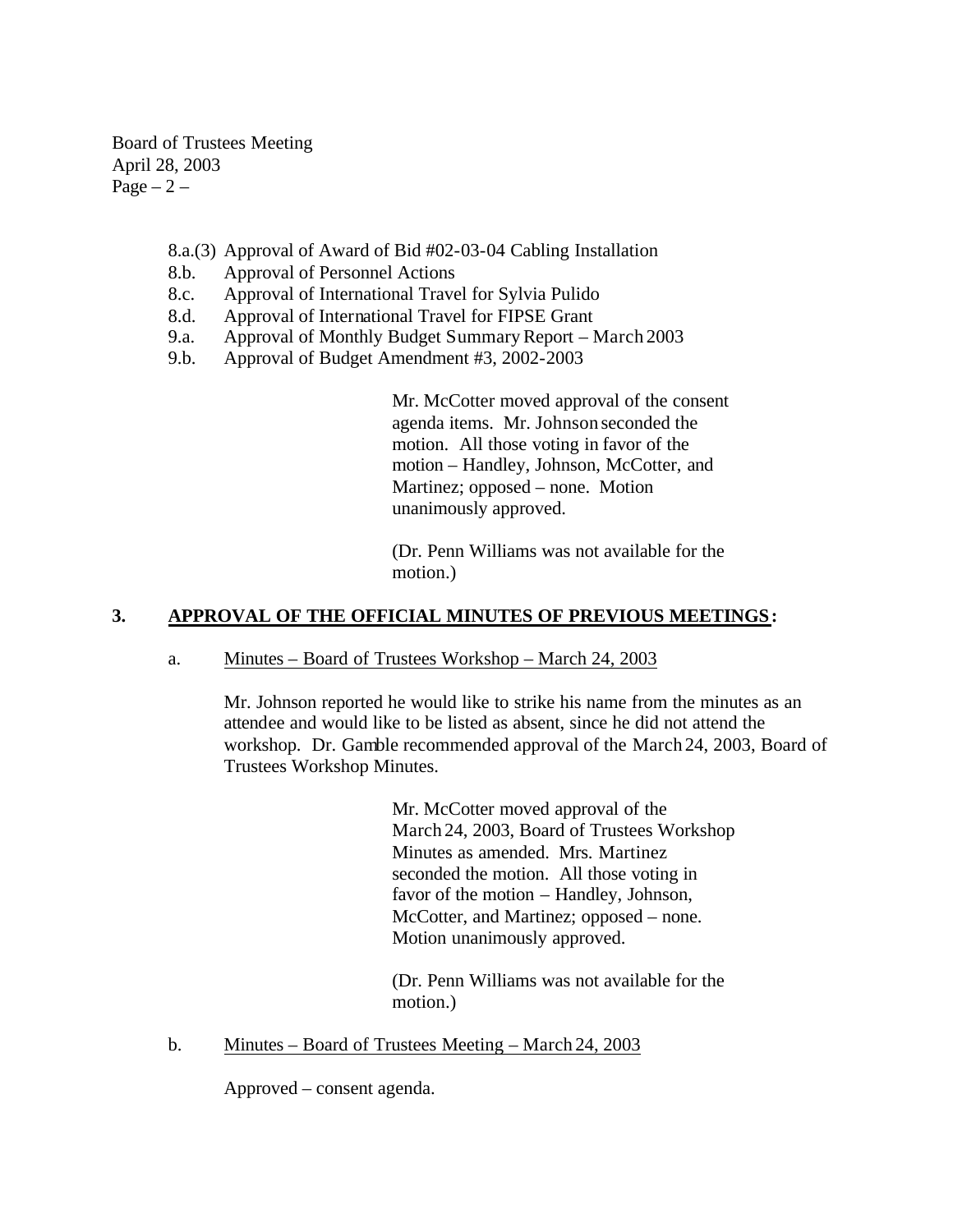Board of Trustees Meeting April 28, 2003 Page  $-3$  –

# **4. COMMUNICATIONS:**

#### a. Recognition of All-Florida/All-USA Students - Dr. Bilsky

Dr. Judy Bilsky, Associate Vice President of Educational Services, announced the names of the students who were recognized as the National USA TodayPhi Theta Kappa All-USA Academic Team in recognition of their academic achievements, leadership, skills, and community service. They were: Laura Abbott, Elizabeth Brandal, Mary Farrelly, Bhagyashree Gopakumar, William Hamilton, Bruce Haupt, Emma Hernberg. Dr. Gamble and Mr. Handley presented the students with their certificates. Dr. Bilsky also recognized Bruce Haupt as being selected as one of 20 students named to the Florida Leader magazine's list of 20 Students of the Year.

#### b. Presentation of Computer Technician Video – Dr. Kaliszeski

Dr. Kaliszeski introduced Mr. Claude Russo, Department Chair of Technologies on the Melbourne Campus. Mr. Russo showed the Board members a promotional recruitment video representing the various programs in the computer and technology area.

# **5. CITIZEN'S PRESENTATION:**

None.

(Dr. Penn Williams was conferenced into the meeting at this time.)

## **6. CONSTRUCTION AND DEVELOPMENT:**

## a. Independent Consultant Report – Telephone System – Mr. Little/ Mr. Rob Wotherspoon, Coleman Technologies (Addendum)

Mr. Al Little, Vice President of Finance and Administrative Services, reported BCC's telephone system is nearing the end of its life cycle. BCC asked Coleman Technologies to evaluate BCC's telephone system to determine what alternatives BCC has and to provide a recommendation based on BCC's current technology. Mr. Little introduced Mr. Rob Wotherspoon, Central Florida Account Manager for Coleman Technologies, who gave a presentation and recommendation to the Board member.

It was the consensus of the Board to proceed in the direction that Mr. Wotherspoon suggested.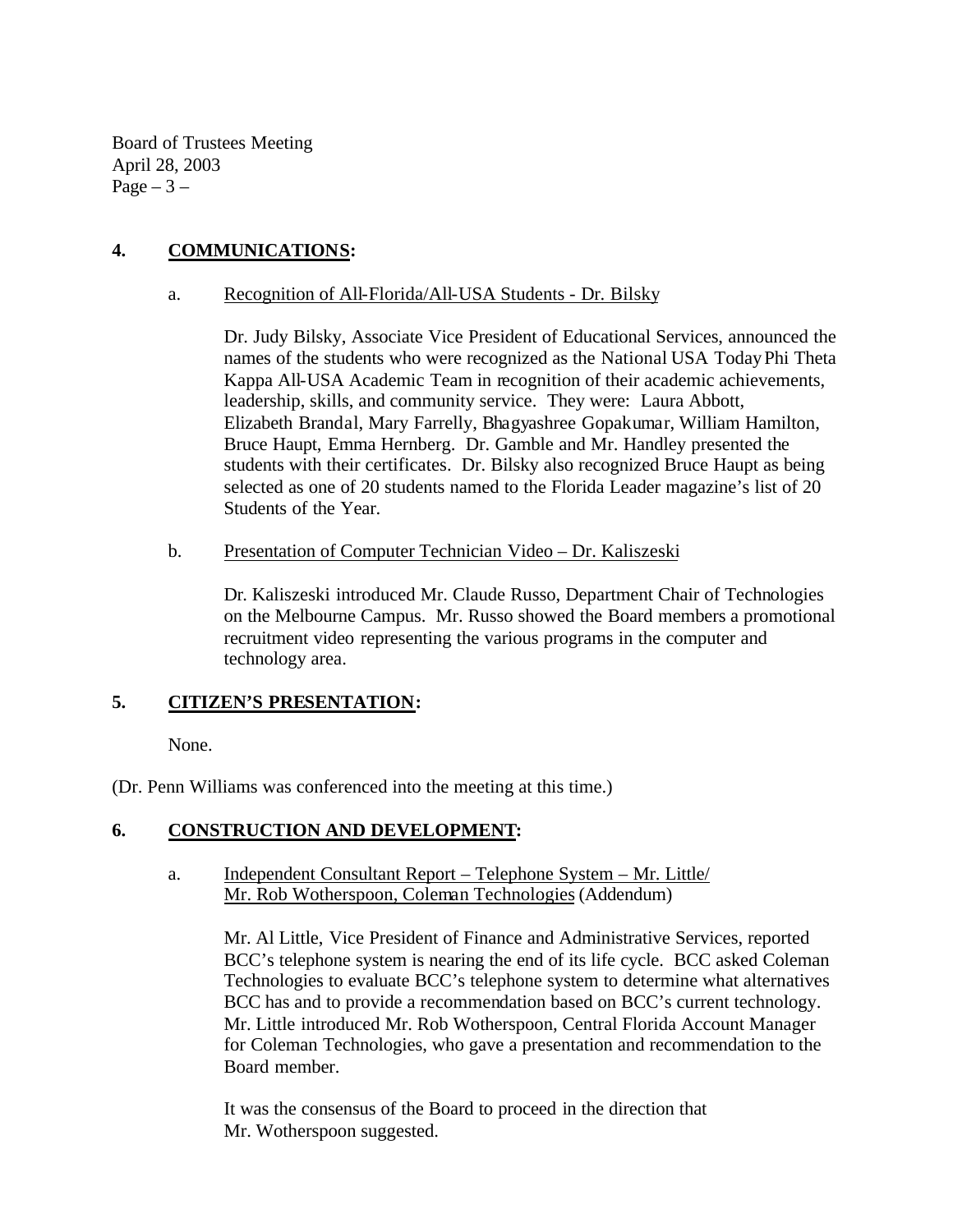Board of Trustees Meeting April 28, 2003  $Page-4$  –

#### b. Approval of Change Order – WBCC Renovation – Mr. Little (Addendum)

Mr. Little reported over the past one and one-half years, the equipment pricing has decreased, which has allowed BCC to purchase the equipment necessary for the transition to digital with a smaller total dollar amount. The change order is in WBCC's response to request for modifications. Dr. Gamble recommended approval of the Change Order for the WBCC Renovation.

> Mr. McCotter moved approval of the Change Order for the WBCC Renovation. Mr. Johnson seconded the motion. All those voting in favor of the motion – Handley, Johnson, McCotter, Martinez, and Penn Williams; opposed – none. Motion unanimously approved.

## c. Approval of Guaranteed Maximum Price – Melbourne Science Labs – Mr. Little

Mr. Little reported BCC completed negotiations with A. D. Morgan for a guaranteed maximum price. The Board already approved the architect's renovation plans several months ago. The construction manager originally provided a guaranteed maximum price for the plans of \$1,053,139. Through negotiations, this amount has been reduced by \$57,247. Dr. Kaliszeski asked for an alternate renovation for faculty offices as part of this project, which adds \$61,000 to the bottom line. An additional \$50,000 needs to be added to the guaranteed maximum price to include a contingency for unforeseen expenses. This will alleviate the necessity of a Board-approved change order for small changes that always occur in these projects. The revised guaranteed maximum price, with these considerations, is \$1,107,567. Funding will be adjusted as necessary in the upcoming capital outlay budget to include this increase. Dr. Gamble recommended approval of the Guaranteed Maximum Price for the Melbourne Science Labs.

> Mrs. Martinez moved approval of the Guaranteed Maximum Price for the Melbourne Science Labs. Mr. Johnson seconded the motion. All those voting in favor of the motion – Handley, Johnson, McCotter, Martinez, and Penn Williams; opposed – none. Motion unanimously approved.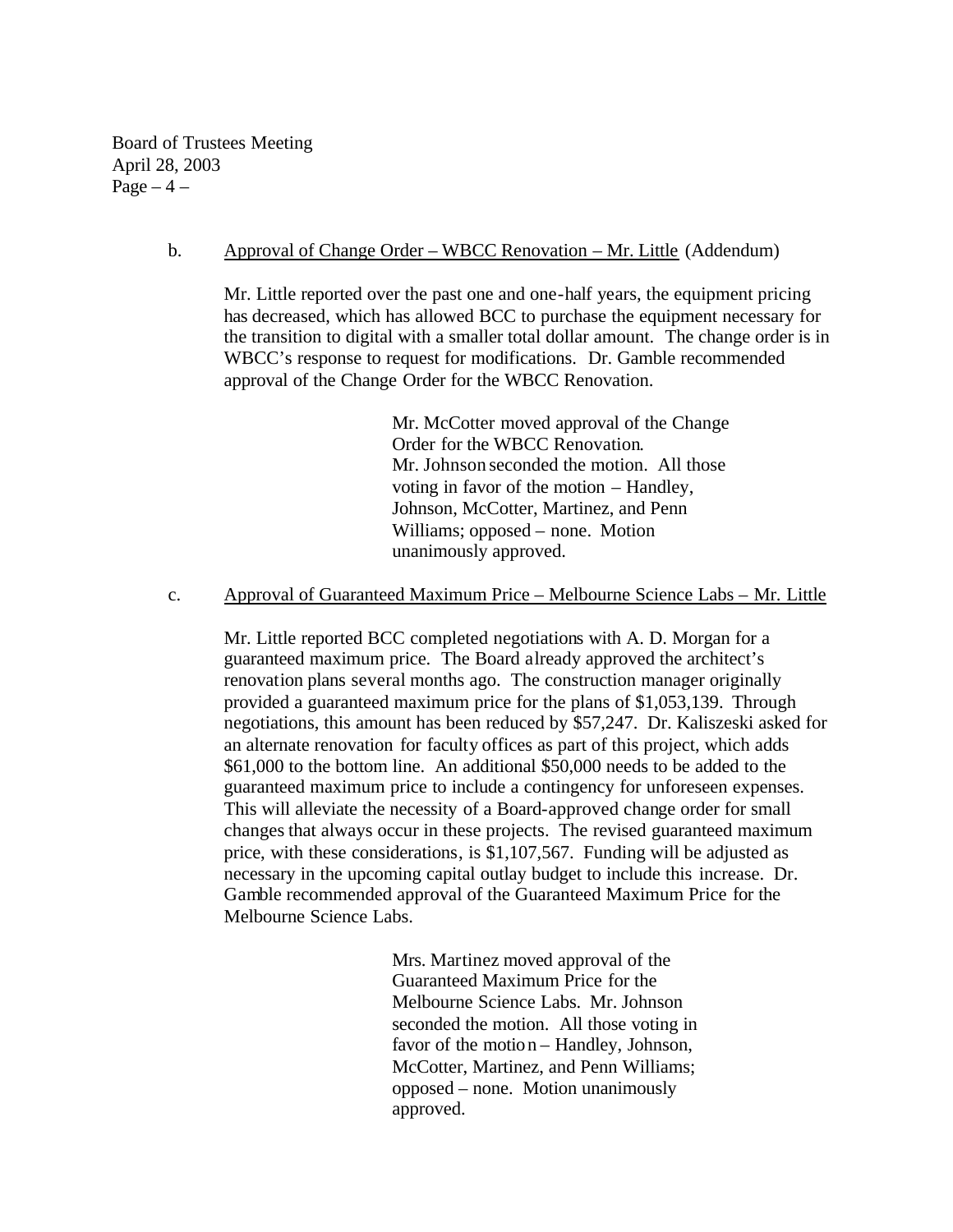Board of Trustees Meeting April 28, 2003 Page  $-5-$ 

# **7. OLD BUSINESS:**

## a. Report on Pending Legal Actions – Mr. Matheny (Addendum)

Mr. Matheny had nothing to add to his written report.

#### b. Approval of the YMCA Agreement – Dr. Fettrow/Mr. Little (Addendum)

Mr. Little reported BCC has completed negotiations with the YMCA for the operation of the YMCA fitness center on the Cocoa Campus. The proposed agreement has been approved by the YMCA Executive Committee. BCC expects the full YMCA Board to approve the agreement tomorrow. With the BCC Board approval, an operational agreement will be effective May 1, 2003. Based on the feedback provided by the Board members, last month, Mr. Little incorporated the items of concern by the Board, into the contract. Mr. Little reported this partnership will be viewed as a great addition to BCC.

Dr. Brenda Fettrow, Cocoa Campus President, gave the Board a status report of the Capital Campaign and reported there is an amount just over \$500,000 pledged for this project. There are other pledges that have been proposed, but are not yet confirmed. The total pledge amount, including the pledges, which are not yet confirmed, would be approximately \$750,000 to \$1 million. She reported the services provided include swimming lessons, swimming programs, basketball, aerobics, spinning classes, and a state-of-the-art fitness facility offered through the YMCA. Dr. Fettrow reported if the Board chooses to approve the agreement today, the time line would now be 30 to 60 days for permitting, 60 to 90 days for renovation, and a grand opening targeted for October 2003.

Dr. Gamble reported he is very supportive of this contract. It represents a unique opportunity for BCC, as well as the community. Dr. Gamble asked Mr. Matheny to comment on the contract in terms of its legal representation, who reported he has reviewed the contract and feels that BCC is protected.

There was discussion regarding the YMCA Agreement and Mr. Little answered the questions of the Board members.

Dr. Gamble recommended approval of the YMCA Agreement.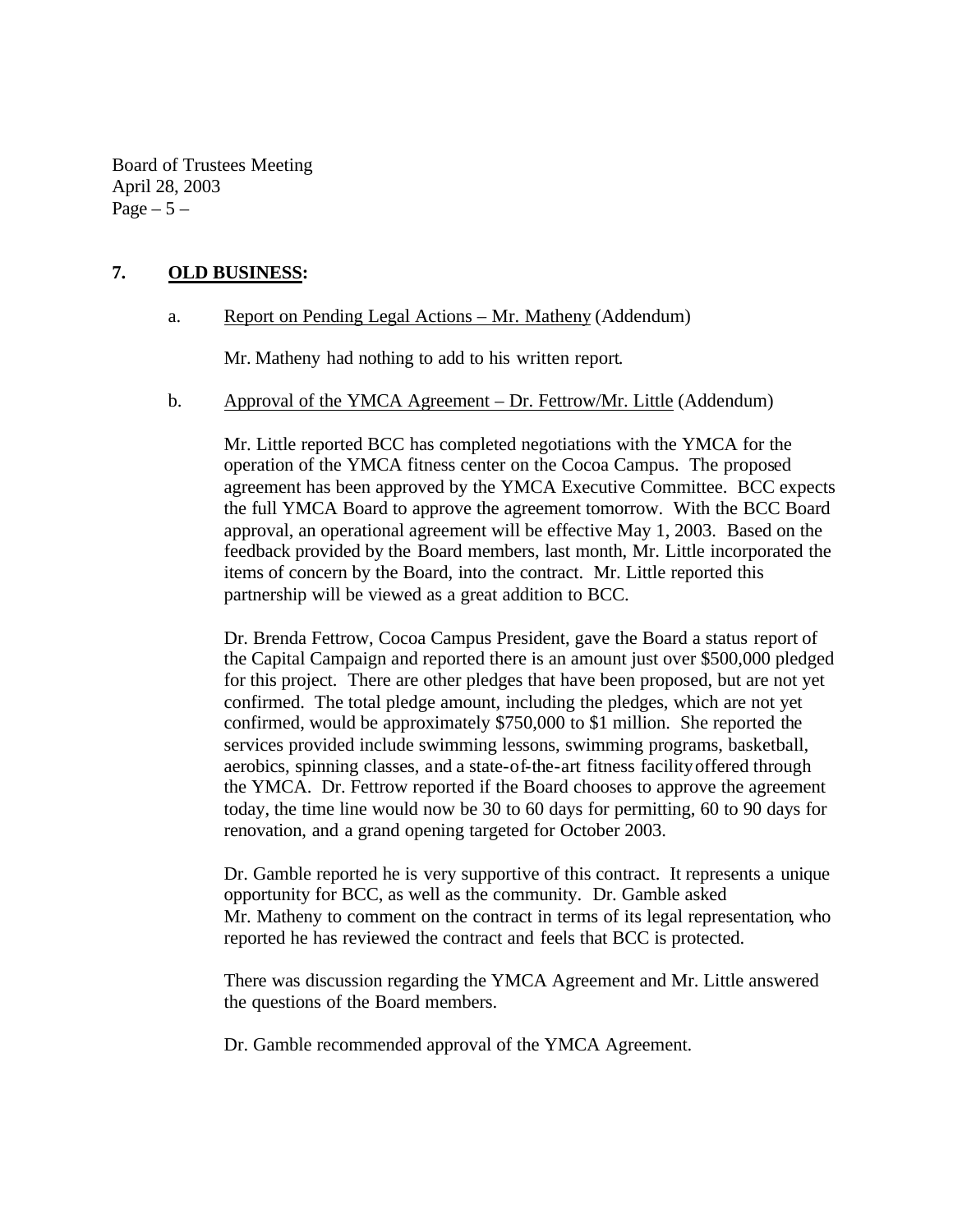Board of Trustees Meeting April 28, 2003 Page  $-6$  –

> Mrs. Martinez moved approval of the YMCA Agreement. Mr. Johnson seconded the motion. All those voting in favor of the motion – Handley, Johnson, McCotter, Martinez, and Penn Williams; opposed – none. Motion unanimously approved.

## **8. NEW BUSINESS:**

- a. Approval of Purchasing Actions Mr. Little
- (1) Approval of Award of Bid #02-03-02 General Construction Services Mr. Little (Addendum)

Approved – consent agenda.

(2) Approval of Award of Bid #02-03-03 Carpet & Vinyl Installation Contractors – Mr. Little (Addendum)

Approved – consent agenda.

(3) Approval of Award of Bid #02-03-04 Cabling Installation– Mr. Little (Addendum)

Approved – consent agenda.

b. Approval of Personnel Actions – Ms. Oglesby (Addendum)

Approved – consent agenda.

c. Approval of International Travel for Sylvia Pulido – Dr. Spraggs (Addendum)

Approved – consent agenda.

d. Approval of International Travel for FIPSE Grant – Dr. Cobb (Addendum)

Approved – consent agenda.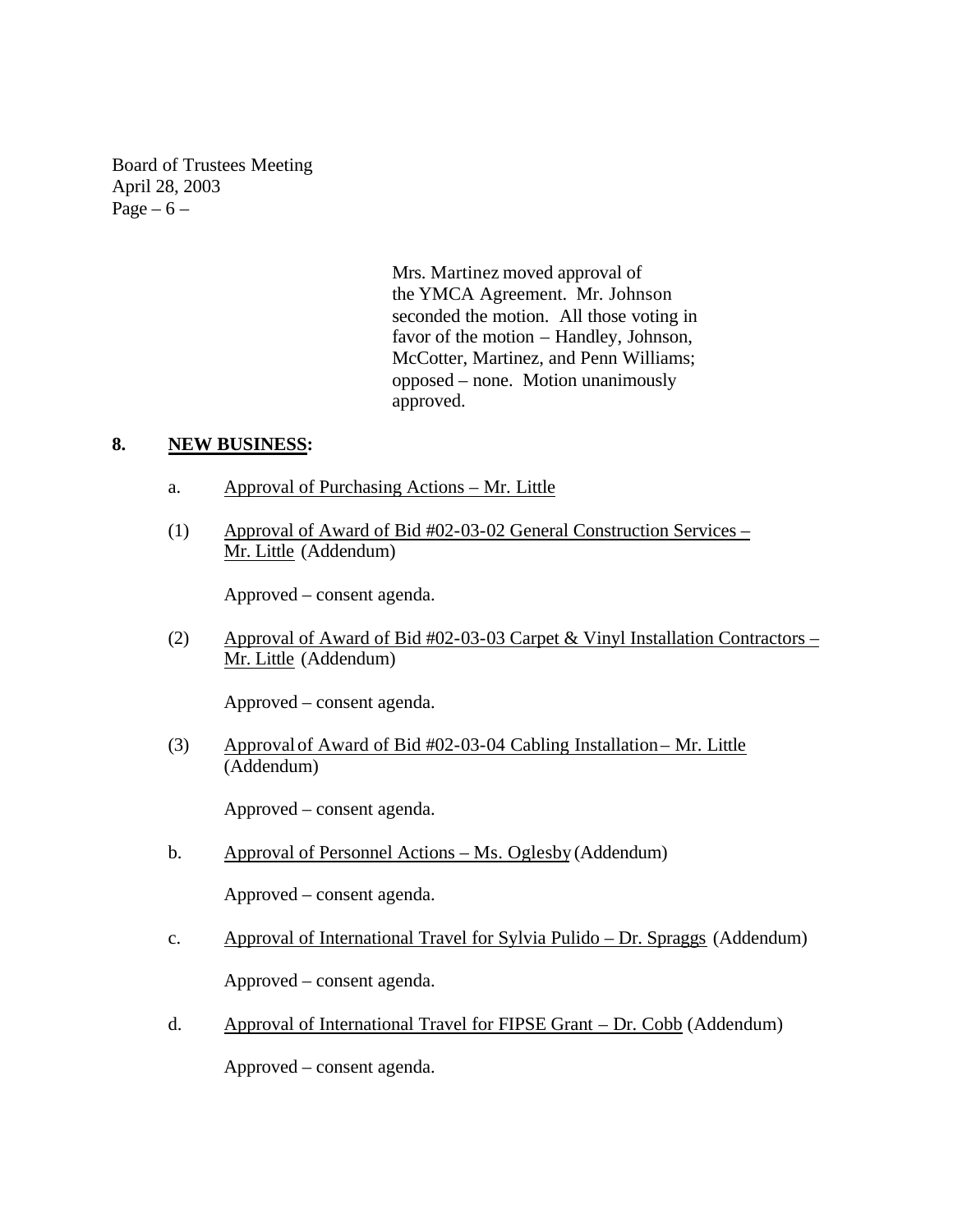Board of Trustees Meeting April 28, 2003 Page  $-7$  –

## e. Approval for Employees to Cash In One Day of Leave – Mr. Little (Addendum)

Mr. Little reported BCC is in the process of implementing a new segment of the Banner administrator software that monitors employee time and attendance. The features of this program will reduce manual processing and increase the accuracy of BCC's payroll. In order to successfully implement the program, the software requires BCC employees to be placed on a bi-weekly payroll schedule. BCC is currently paying on a semi-monthly schedule. He reported implementation on July 1, 2003, will create a situation where the first paycheck in July will only cover nine working days instead of the normal ten days. Employees will not be paid for that tenth day until the following paycheck. The Board is being asked to approve the request of allowing employees to take a day of leave in place of the tenth day; therefore, creating a full paycheck. Dr. Gamble recommended approval for employees to cash in one day of leave.

> Mrs. Martinez moved approval of the request to allow employees cash in one day of leave if they so desire. Mr. McCotter seconded the motion. All those voting in favor of the motion – Handley, Johnson, McCotter, Martinez, and Penn Williams; opposed – none. Motion unanimously approved.

f. Request for Board Meeting Agenda Items – Board Members

None added.

# **9. FINANCIAL ACTIONS:**

a. Approval of Monthly Budget Summary Report – March 2003 – Mr. Cherry (Addendum)

Approved – consent agenda.

b. Approval of Budget Amendment #3, 2002-2003 – Mr. Little (Addendum)

Approved – consent agenda.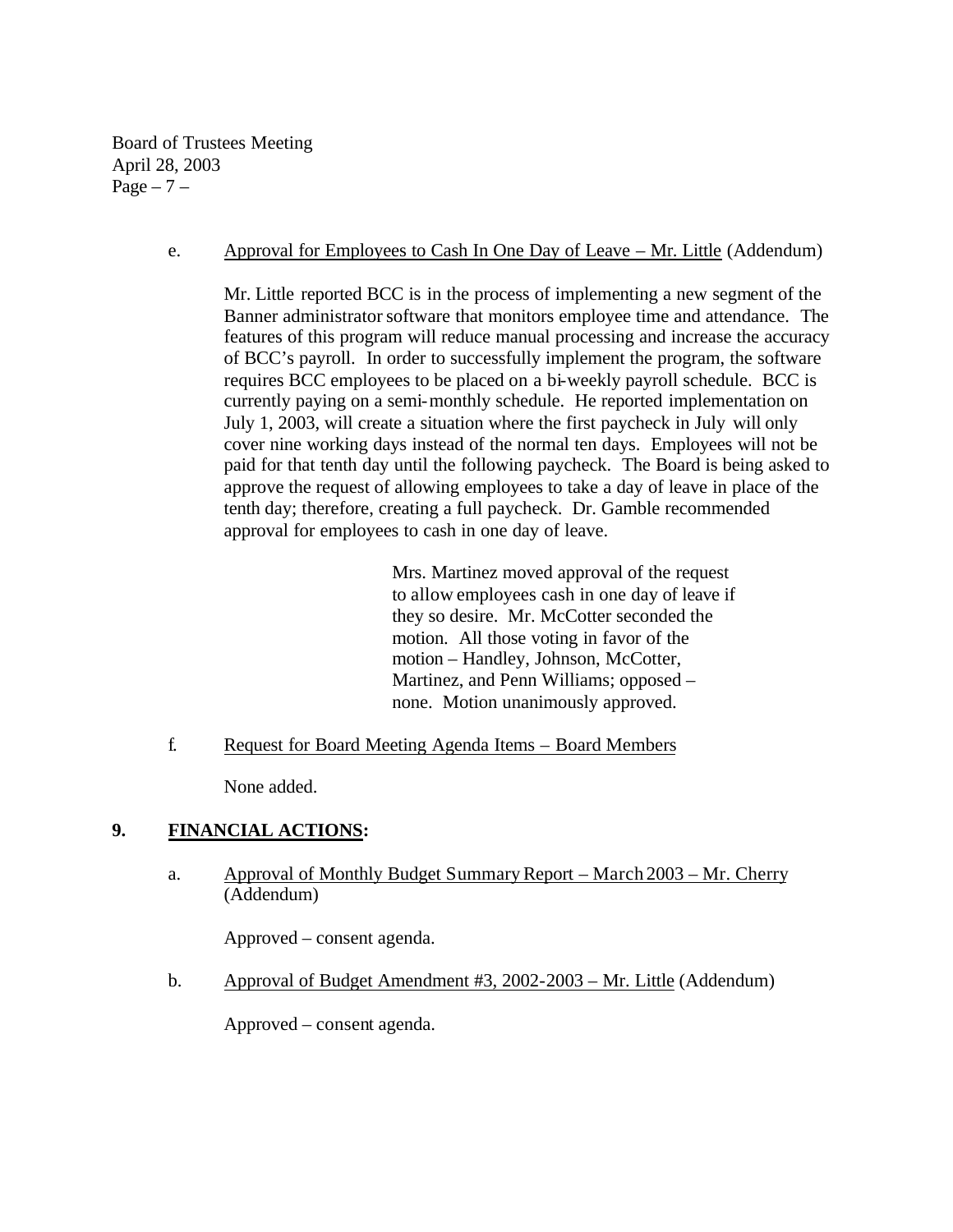Board of Trustees Meeting April 28, 2003 Page  $-8$  –

#### c. Approval of Quarterly Direct Support Organizations Financial Report

Mr. Cherry addressed concerns expressed by Mr. Handley regarding expense overages in the King Center and the Foundation budgets and the significant increase in the Cocoa Village Playhouse revenues. Dr. Gamble recommended approval of the Quarterly Direct Support Organizations Financial Report.

> Mr. McCotter moved approval of the Quarterly Direct Support Organizations Financial Report. Mrs. Martinez seconded the motion. All those voting in favor of the motion – Handley, Johnson, McCotter, Martinez, and Penn Williams; opposed – none. Motion unanimously approved.

# **10. REPORT OF THE DISTRICT PRESIDENT:**

## a. Joint BCC/School Board Meeting

Dr. Gamble reminded the Board members of the Joint BCC/School Board meeting to be held on May 27, 2003. It will begin with a lunch from 11:45 a.m. until 12:15 p.m. The meeting will follow lunch and will last until 2:00 p.m. The location will be at the School Board location in Viera.

## b. Spring Graduation

Dr. Gamble reported Spring Graduation is scheduled for Saturday, May 17, 2003, at 1:00 p.m. and 4:00 p.m., at the King Center. The 1:00 p.m. ceremony will include the public announcement of the Howard Futch Memorial Scholarship event. Mrs. Futch will be present to make a brief presentation at that time.

#### c. Fine Arts Spring Programs

Dr. Gamble reported the Fine Arts Spring Programs are a regular series of events at the end of the Spring Term, which showcase the talents of BCC's Fine Arts Department. Dr. Gamble informed the Board of the various programs occurring during the month of May.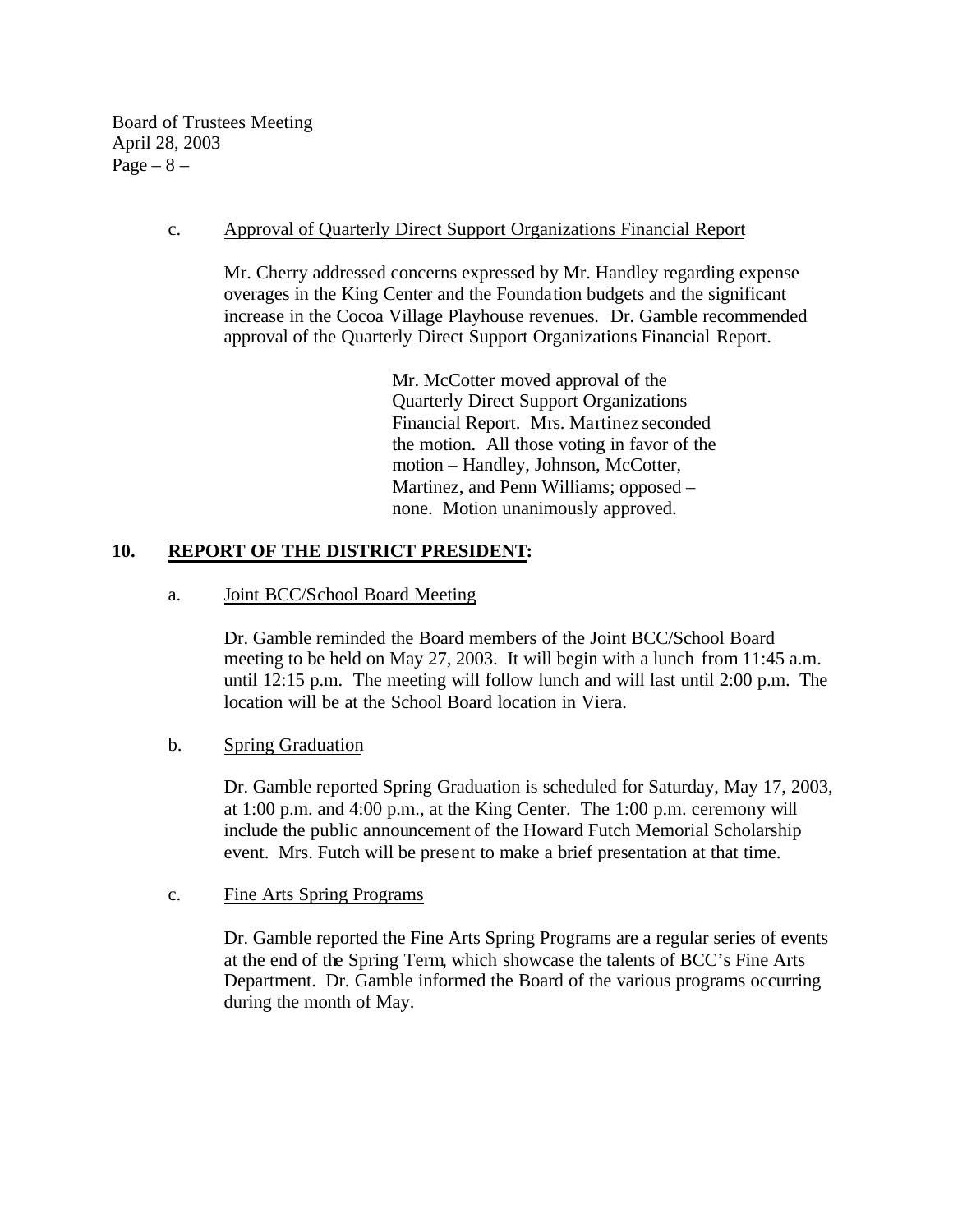Board of Trustees Meeting April 28, 2003 Page  $-9-$ 

#### d. Board of Trustees Meeting Scheduled for July 28, 2003

Dr. Gamble asked the Board to consider canceling the Board of Trustees Meeting scheduled for July 2003. Board officer elections would take place at the June 9, 2003, Board of Trustees meeting. It was the consensus of the Board to cancel the July 2003 meeting.

#### e. District President Elected Chairman of the Florida Council of Presidents

Dr. Gamble announced that he has been elected the Chairman of the Florida Council of Presidents, beginning in May 2003 and ending in April 2004. This is a personal honor and a recognition for Brevard Community College. It will involve spending more time in Tallahassee representing the entire College System and State.

#### f. "Approval of Personnel Actions," Item 8.b. on the April 2003 Agenda

Dr. Gamble reported the personnel actions are affected because of a change in Statute this year. He reported that beginning in July, he would propose to the Board members, to drop the personnel actions from the agenda. This would be in compliance of the Statute because the authority to hire employees is now completely in the hands of the Chief Executive Officer of the college. In place of doing this, he proposed to the Board that in March, he would bring the statutorily required approvals for continuing contract and renewal of faculty contracts. Once a year, around June, Dr. Gamble would bring to the Board members, a roster of employees that would identify names, titles, and departments, so that the Board members would have an annual report of the employees of the college. This would give the Board members an idea of the staffing of the college.

## **11. COMMITTEE REPORTS:**

## a. Community Partnership

Mr. Johnson reported the Community Partnership has a brochure that has been distributed both in English and in Spanish. This is an effort to try to increase minority enrollment at BCC. These will be distributed throughout the community, at high schools, and parent organizations.